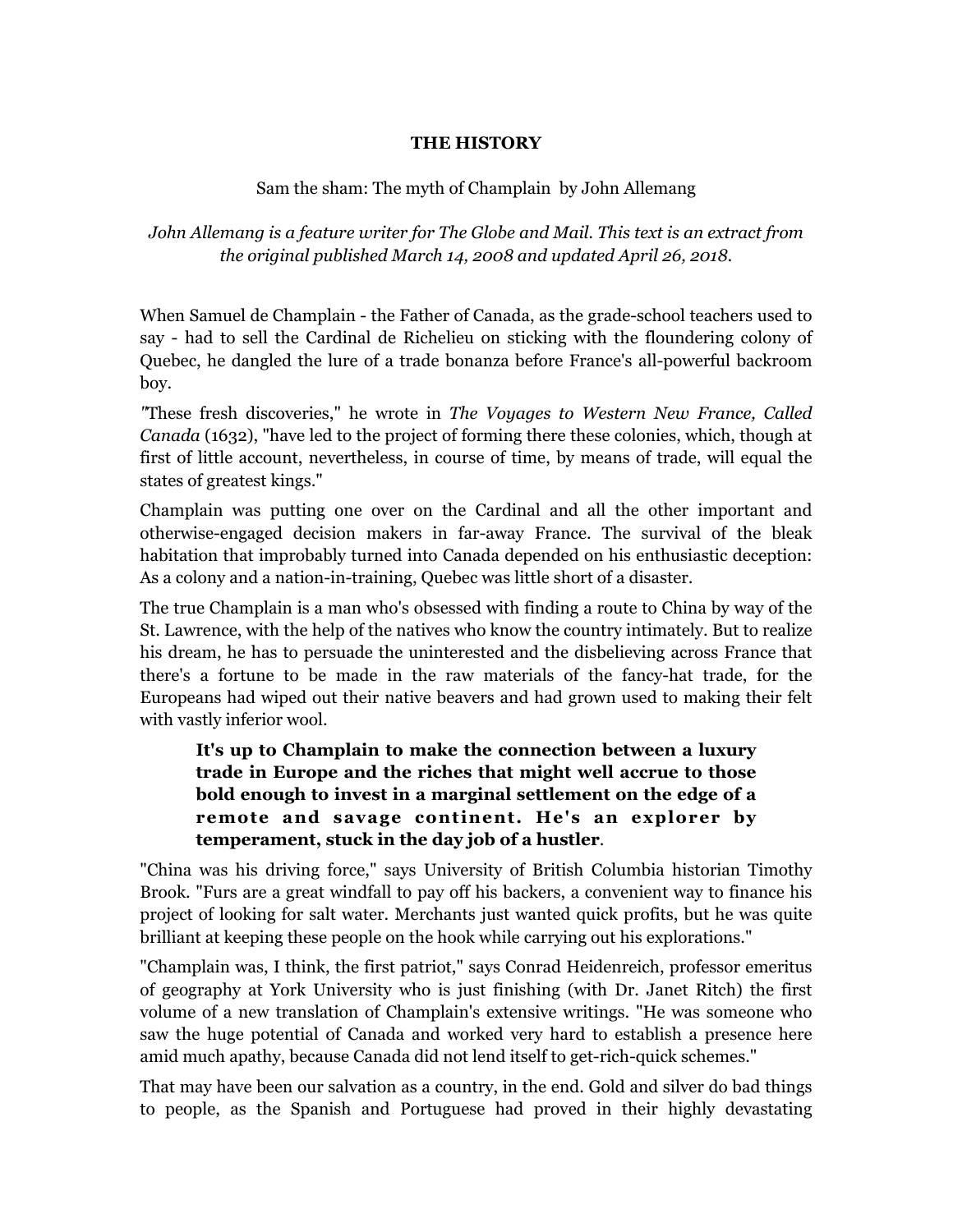resource-grabs to the south of Champlain's modest habitation. To the explorers who passed through Canada on sail-by visits prior to Champlain's arrival, the wild country offered little more than cod, whale blubber, animal pelts and a motley collection of B-list minerals including quartz and iron pyrite - "false as a Canadian diamond" was the knowing snub back in the day. The Canadian winter would prove to be a much more demanding test of an explorer's better nature than the tropical heat that enabled so much Spanish and Portuguese inhumanity, and yet more productive of the steady cooperative values that nation-building requires - provided you survived.

"He realized how weak he was," says John Ralston Saul, fresh from a 400th-anniversary conference at the Luxembourg Palace in Paris, where the scholarly talk was all about how 17th-century France had no great interest in Champlain's Canada. "His instructions were to subjugate the native people, but he knew that in order to survive, he had to treat them not just as his equals, but as his superiors."

**So the founding motif of Canada, if you like, and a New World concept if ever there was one, is about figuring out how to coexist - Champlain becomes the Father of Multiculturalism, the man who immediately recognizes that in the chaotic newness of a globalizing world, you can live together better not just despite your differences, but because of them.**

Champlain, as it happens, was considered something of a painter, but what that meant in his milieu was the ability to quickly sketch a likely harbour or an indigenous technique for hunting deer. The classic Champlain creative moment is when he persuades an Ottawa native leader (in the middle of nowhere, by Parisian standards) to draw a map of Lake Huron and Georgian Bay in charcoal on a piece of bark in exchange for an iron axe.

"He was good at describing what he could see," says Prof. Heidenreich. "The physical environment, the material culture of various native groups, sailing directions, the actions of those around him. He was poor at describing anything that depended on language, because he never learned to speak any native languages. Thus, anything he says about native religion, social organization or governance is suspect."

Modern anthropologists would have liked him to be more intellectually discerning, given how willing he was to spend time with the natives, how appreciative he was of their wisdom, and how accepting he was of their prior claims to this country. He was famously encouraging of intermarriage "in order that we be one people," and arranged for a number of his younger settlers like Étienne Brûlé to "go native" as a way of getting a handle on this awesome new continent.

Self-interest? …True, it was about money, or at least beaver pelts and iron axes. Yet given the way European exploration turned out in so many other places, Champlain's Canadian project looks rather more appealing.

Quebec, as a settlement, didn't amount to much, not in Champlain's time anyway. But as an idea, as an experiment in elevating the multiple-personality syndrome to the national level, it's had a pretty good run over 400 years.